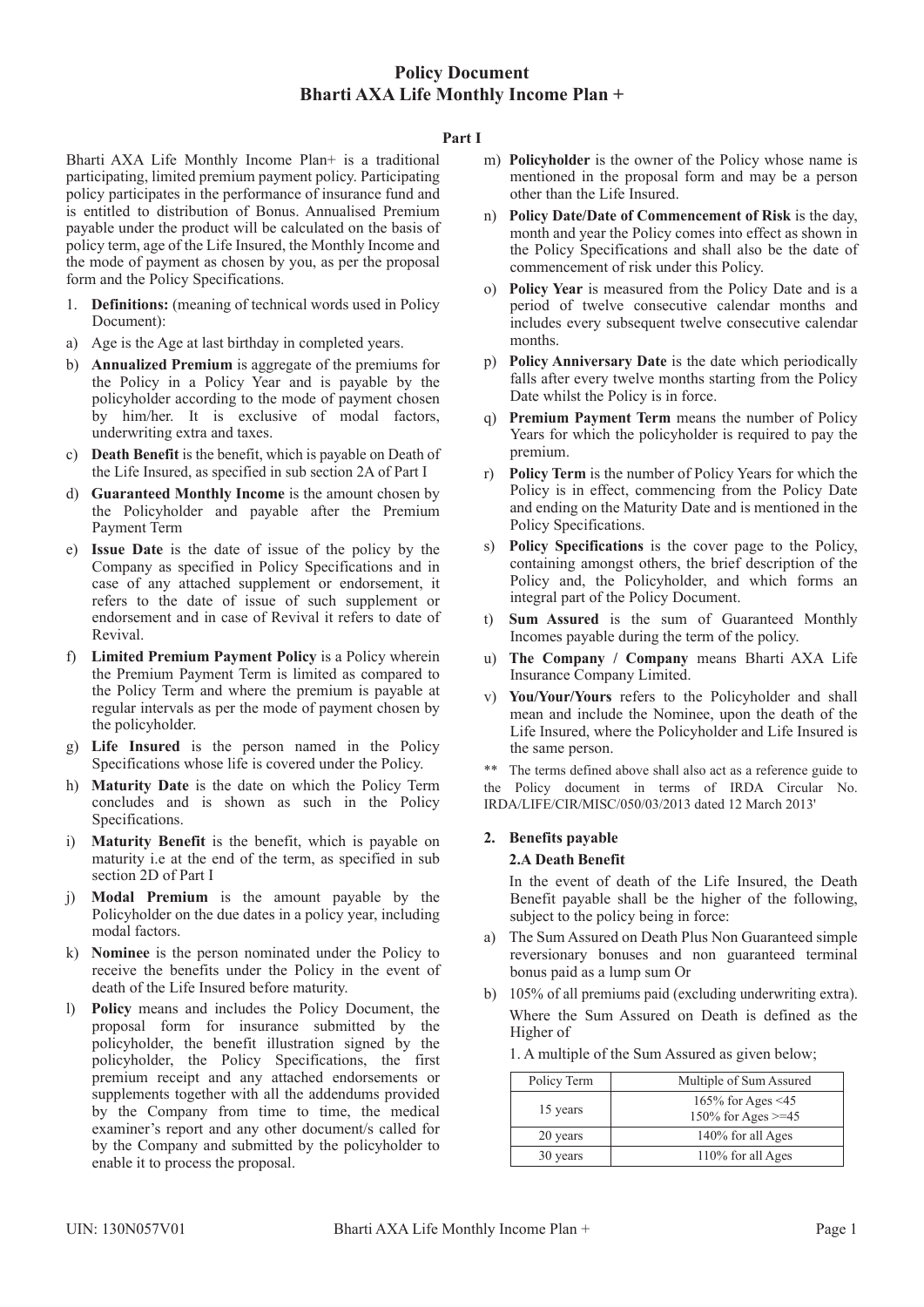## **OR**

#### 2. 10 times the base Annualised Premium

The Death Benefit after payment of bonuses will be paid on a monthly basis as mentioned in the table below.

| Policy Term | No of months for<br>which Death Benefit<br>will be payable | Death Benefit payable<br>on a monthly basis |
|-------------|------------------------------------------------------------|---------------------------------------------|
| 15 years    | 96 months (8 years)                                        | Death Benefit / 96                          |
| 20 years    | 120 months (10 years)                                      | Death Benefit / 120                         |
| 30 years    | 180 months (15 years)                                      | Death Benefit / 180                         |

In case of death of the Life Insured anytime during the policy term, the death benefit payable on a monthly basis will be paid for a period of 96 months, 120 months and 180 months for a policy term of 15 years, 20 years and 30 years respectively, irrespective of Guaranteed Monthly Incomes already paid. The nominee has an option to take the above mentioned death benefit as a lump sum. The lump sum shall be calculated as a Net Present Value of future monthly incomes at 8% pa. This rate may be revised subject to prior approval from IRDA.

For e.g Mr X, aged 35 years buys a Monthly Income Plan+ 15 year policy term and chooses a Guaranteed Monthly Income of Rs 4,000. In case Mr X dies in the 3rd policy year, the Death Benefit will be paid to the Beneficiary over a period of 96 months from thereon. In the 2nd scenario where Mr. X dies after the start of the Guaranteed Monthly Income, say the 12th Policy year, the Beneficiary will still receive the death benefit on monthly basis for the next 96 months, from the date of death irrespective of the Guaranteed Monthly Incomes already paid to Mr. X.

In case of the death of the Life Insured during the grace period allowed for payment of due premium, the Death Benefit, after deducting the unpaid due Premium and any other amount due shall be payable. In case of the death of the Life Insured while the policy is in lapse status, no benefit shall be payable. In case of death when the policy is in paid up status, paid up value is paid as specified in Part II sub section 3B.

On death of the Policyholder during the minority of the Life Insured, any other person having Insurable interest may succeed the erstwhile Policyholder. If a person having insurable interest is not available or person having insurable interest is not willing to become the Policyholder therein, then the surrender value as applicable at that time shall be payable in accordance with the relevant provisions of the Policy to the person/s entitled to receive the same as per law and accordingly all policy benefits shall stand discharged.

If the Life Insured is a minor, then only a person having insurable interest therein can be the Policyholder. On death of the Life Assured during the age of minority, the Death Benefit will be payable to the Policyholder and all benefits under the policy will cease to exist.

### **2**.B **Survival Benefit(GuaranteedMonthlyIncome)**

Guaranteed Monthly Income is a fixed amount which will be payable on a monthly basis, starting from the Policy Month falling after the completion of the Premium Payment term

and thereafter every subsequent Policy Months, till the end of the Policy Term, provided the policy is in force. The Guaranteed Monthly Income period depends upon the policy term chosen.

| Policy Term | Premium Payment Term | Monthly Income Period<br>(in months) |  |
|-------------|----------------------|--------------------------------------|--|
| 15 years    | 7 Years              | 96 months (8 years)                  |  |
| 20 years    | 10 Years             | 120 months (10 years)                |  |
| 30 years    | 15 years             | 180 months (15 years)                |  |

### **2.C Bonus**

**Non Guaranteed Simple Reversionary bonus** will accrue from the end of 1st Policy Year and will be paid at maturity or on death (till date of death), whichever is earlier subject to the policy being in force.

**Non Guaranteed Terminal Bonus** will be paid at Maturity or on death, whichever is earlier subject to the policy being in force.

\*Bonuses referred to in this policy document are non guaranteed and will depend on the performance of the participating fund.

### **2.D Maturity Benefit**

Subject to the policy being in force, the following benefit will be payable on Maturity of the policy:-

- 1. Accrued Non Guaranteed Simple Reversionary Bonus
- 2. Non Guaranteed Terminal Bonus

### **2.E Surrender Benefit**

The policy acquires a surrender value provided atleast one annualized premium has been paid. Thereafter the Surrender Value becomes payable immediately on receipt of a Surrender request from the Policy Holder. On surrender of the policy a lump sum amount equal to Guaranteed Surrender Value as defined in Section 4A of Part II will be paid to the policyholder, subject to the policy being in force, and the policy gets terminated. The Company shall declare Special Surrender Values, as defined in Section 4B of Part II at such other rates not less than the Guaranteed Surrender Values specified above. These rates are not guaranteed and will be declared by the company from time to time, subject to prior Approval from IRDA. The guaranteed monthly incomes paid in the year of surrender will be deducted from this Surrender Value. The Company shall also declare a non guaranteed bonus surrender value, calculated per 1000 of the vested reversionary bonuses.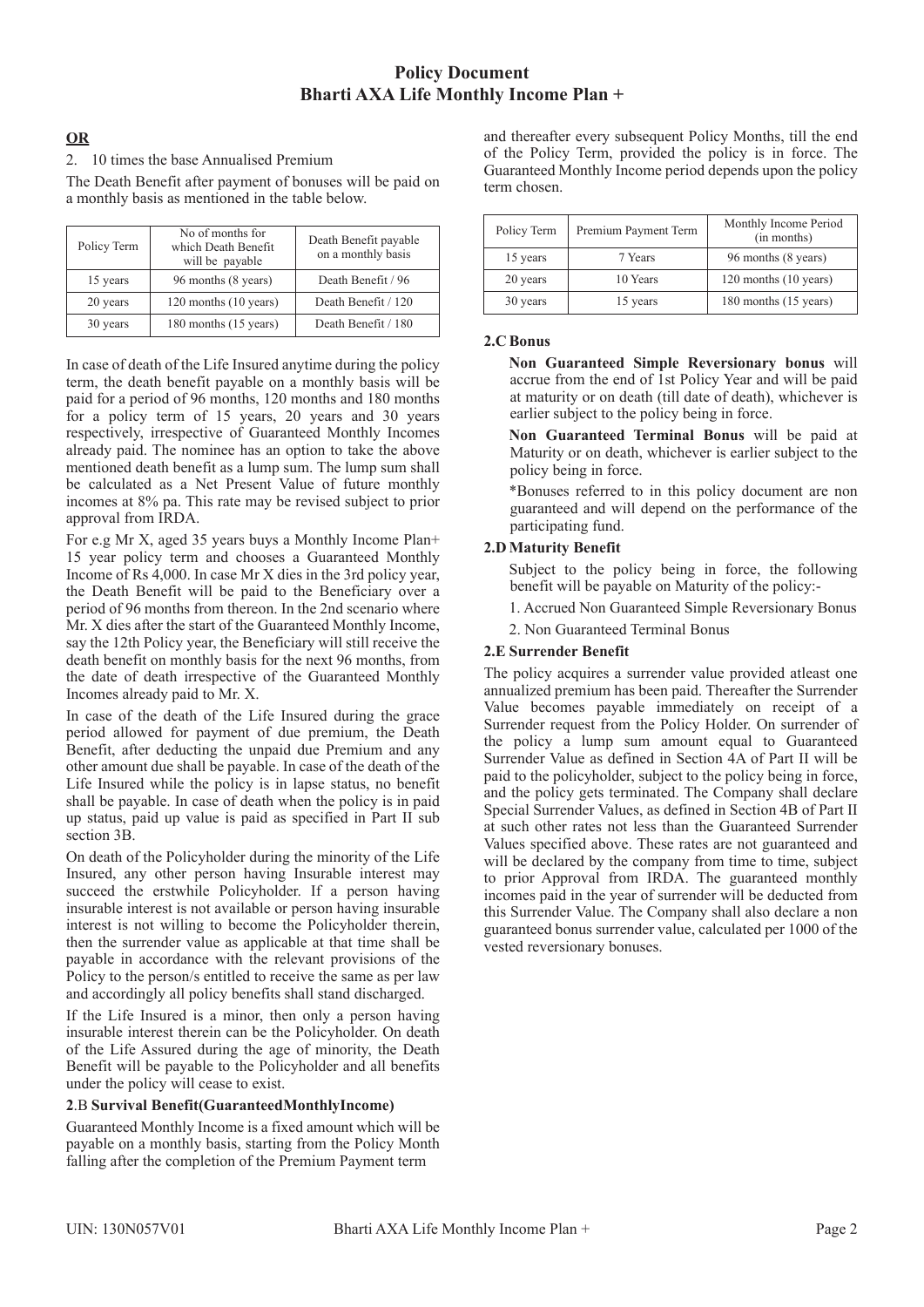### **PART II**

### **1. Misstatement of Age and Gender:**

Without prejudice to Section 45 of the Insurance Act, 1938 and other applicable laws in force, if the Life Insured's Age or gender has been misstated, as declared in the proposal, one of the following actions shall be taken:

- a) If the correct Age is higher than the Age declared in the Proposal, the Annualised Premium payable under the Policy shall be altered corresponding to the correct Age of the Life Insured, from the Policy Date and the Policyholder shall pay to the Company the accumulated difference between the original premium as mentioned in the Proposal and such altered premium from the Policy Date up to the date of such payment with interest at such rate and in such manner as per the then prevailing internal guidelines of the Company . If the Policyholder fails to pay the difference of premium with the interest thereon as mentioned above, subject to such other terms and conditions, the Sum Assured will be changed on the basis of correct Age, gender and the premium paid.
- b) If the correct Age of the Life Insured is lower than the Age declared in the Proposal, the Annualised Premium payable under the Policy shall be altered corresponding to the correct Age of Life Insured from the Policy Date and the Company may, at its discretion, refund the accumulated difference between the original premium paid and the altered premium
- c) If in accordance with the correct Age, it is not possible for the Company to alter the terms and conditions of the Policy or the Life Insured does not consent to any alterations proposed by the Company as mentioned above, the Policy shall stand cancelled from the Policy Date and the premium paid shall be refunded subject to the deduction of expenses incurred and payments already made by the Company under the Policy.

### **2. Grace Period**

Grace period is the time extended by the Company to facilitate the policyholder to pay all the unpaid premiums, in case the premium/s had not been paid as on the Premium Due date. The policyholder gets 30 days Grace Period to pay the premiums which fell due and the benefits under the policy remain unaltered during this period.

#### **3. Discontinuance of due premiums**

### **3. A Lapsation of Policy**

If the policy has not acquired a surrender value, then the Policy shall lapse with effect from the date of such unpaid premium ('lapse date'). The Company shall notify the policyholder regarding lapse of the Policy. Lapsation of the Policy shall extinguish all the rights and benefits which the policy holder is entitled to under the Policy.

### **3. B Paid Up Policy**

If the policy has acquired a surrender value and the policyholder has not paid any further premiums due to any reason, the policy will automatically be converted to paid up. Once the policy becomes paid up the benefits will be reduced to paid up value and will be payable either as a Paid up value on Death or Paid Up Value on Survival. However, the policy holder has the option to surrender a Paid Up policy and the benefits payable in case of surrender of a Paid up policy is defined in this section below. The Guaranteed Monthly Income will be calculated as a percentage of the paid up value and the reduced monthly income will be paid on an annual basis.

The paid up values will be calculated as follows:

Paid up value on Survival = Number of Premium spaid X Sum Assured Premium Payment Term Paid up value on Death = Number of Premium spaid X Sum Assuredon Death Premium Payment Term

In Case of Death, the vested reversionary bonuses (as on the date the policy becomes paid up), shall become payable along with the first installment payout of the death benefit. In case of Maturity of the Policy, the vested reversionary bonuses as on the date the policy becomes paid up, shall be paid to the nominee/policyholder.

In case of surrender of a paid up policy, the base Surrender Value plus the surrender value of the vested reversionary bonuses as on the date the policy become paid up, shall be payable. The Surrender Value will be calculated as follows

Surrender Value on Paid  $Up = (Paid Up value on$ Survival \* Special Surrender Value Factor)

#### Surrender Value of Accrued Bonuses

In case of revival of a paid up policy, the differential amount of guaranteed monthly income due (i.e. guaranteed monthly income calculated on the full Sum Assured less the guaranteed monthly income already paid out on the reduced Paid Up Value on Survival), if applicable, shall be paid to the policyholder as a lump sum.

### **4. SurrenderBenefit**

 $+$ 

### **4.A Guaranteed Surrender Value:**

The Policy acquires a Surrender Value provided one annualized premium has been paid. The Guaranteed Surrender Value Factors as a percentage of cumulative premiums are as defined in the table below: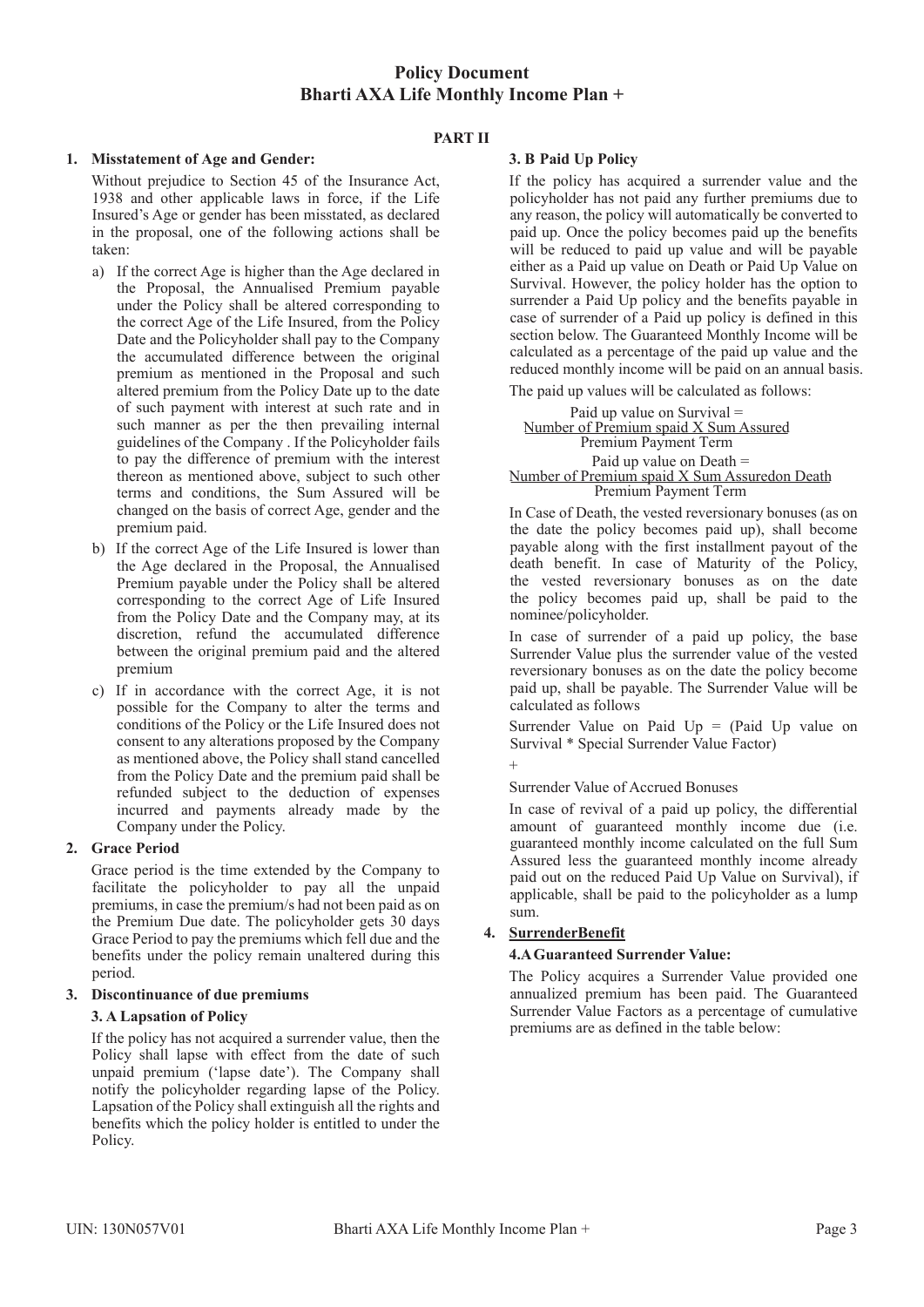| Premium Payment<br>Term/Policy Year | 7 Years | 10 Years | 15 Years |
|-------------------------------------|---------|----------|----------|
| 1                                   | 10%     | 10%      | 10%      |
| 2                                   | 30%     | 20%      | 20%      |
| 3                                   | 30%     | 30%      | 30%      |
| 4                                   | 50%     | 50%      | 50%      |
| 5                                   | 50%     | 50%      | 50%      |
| 6                                   | 50%     | 50%      | 50%      |
| 7                                   | 55%     | 55%      | 50%      |
| 8                                   | 55%     | 55%      | 50%      |
| 9                                   | 60%     | 60%      | 50%      |
| 10                                  | 65%     | 60%      | 55%      |
| 11                                  | 70%     | 65%      | 55%      |
| 12                                  | 75%     | 65%      | 55%      |
| 13                                  | 80%     | 70%      | 55%      |
| 14                                  | 90%     | 70%      | 60%      |
| 15                                  | 90%     | 75%      | 60%      |
| 16                                  |         | 80%      | 65%      |
| 17                                  |         | 85%      | 65%      |
| 18                                  |         | 90%      | 70%      |
| 19                                  |         | 90%      | 70%      |
| 20                                  |         | 90%      | 75%      |
| 21                                  |         |          | 75%      |
| 22                                  |         |          | 75%      |
| 23                                  |         |          | 80%      |
| 24                                  |         |          | 80%      |
| 25                                  |         |          | 85%      |
| 26                                  |         |          | 85%      |
| 27                                  |         |          | 90%      |
| 28                                  |         |          | 90%      |
| 29                                  |         |          | 90%      |
| 30                                  |         |          | 90%      |

 The sum of all Guaranteed Monthly Income paid till the year of surrender shall be deducted from the above mentioned Guaranteed Surrender Value.

 The Guaranteed Bonus Surrender Value Rates (per 1000 of Accrued Bonus) are as defined in the table below:

| Premium Payment<br>Term/Policy Year | 7 Years | 10 Years | 15 Years       |
|-------------------------------------|---------|----------|----------------|
|                                     | 23      | 9        | $\overline{c}$ |
| 2                                   | 49      | 20       | 4              |
| 3                                   | 79      | 32       | 6              |
| 4                                   | 115     | 46       | 9              |
| 5                                   | 156     | 62       | 12             |
| 6                                   | 205     | 81       | 15             |
| 7                                   | 262     | 103      | 19             |
| 8                                   | 307     | 128      | 24             |
| 9                                   | 360     | 158      | 29             |

| 10 | 423  | 193  | 35   |
|----|------|------|------|
| 11 | 499  | 224  | 42   |
| 12 | 590  | 262  | 50   |
| 13 | 701  | 307  | 60   |
| 14 | 836  | 360  | 71   |
| 15 | 1000 | 423  | 84   |
| 16 |      | 499  | 97   |
| 17 |      | 590  | 113  |
| 18 | -    | 701  | 132  |
| 19 |      | 836  | 153  |
| 20 |      | 1000 | 179  |
| 21 |      |      | 210  |
| 22 |      |      | 246  |
| 23 |      | -    | 290  |
| 24 |      |      | 342  |
| 25 |      |      | 405  |
| 26 |      |      | 481  |
| 27 |      |      | 574  |
| 28 | ۰    | ۰    | 687  |
| 29 |      |      | 827  |
| 30 |      |      | 1000 |

## **4.B Special Surrender Value:**

 The Company shall declare Special Surrender Values at such other rates not less than the Guaranteed Surrender Values specified above. These rates are not guaranteed and will be declared by the company from time to time, subject to prior Approval from IRDA. The guaranteed monthly incomes paid in the year of surrender will be deducted from this Surrender Value. The Company shall also declare a non guaranteed bonus surrender value, calculated per 1000 of the vested reversionary bonuses.

 The Surrender Value payable will be subject to the statutory/regulatory restrictions imposed by law, if any. Surrender of the Policy shall extinguish all rights and benefits of the Policyholder under the Policy.

## **5. Revival:**

 The effective date of revival is the date on which the below conditions are satisfied and the risk is accepted by the Company. The revival of the Policy may be on terms different from those applicable to the Policy before it lapsed. The revival will take effect only on it being specifically communicated by the Company

 A Policy which has lapsed may be revived for full benefits subject to the following conditions;

- a) The application for revival is made within two (2) years from the date of first unpaid premium
- b) Satisfactory evidence of insurability of the Life Insured is produced,
- c) Payment of an amount equal to all unpaid premiums together with interest at such rate as the Company may charge for such Revival, as decided by the Company from time to time.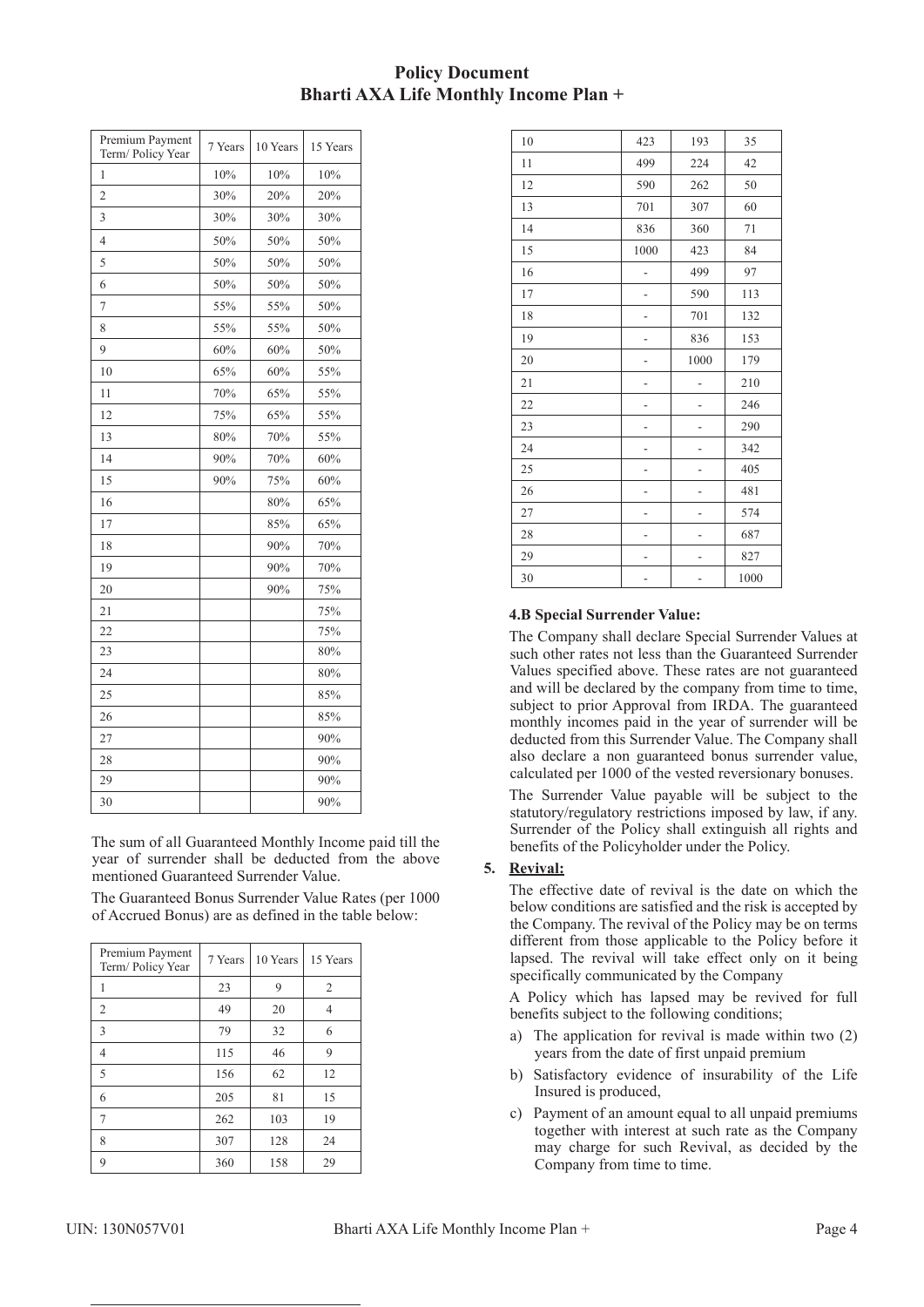The differential amount of guaranteed income due (i.e. monthly income calculated on the full Sum Assured less the guaranteed income already paid out on the reduced Paid Up Value on Survival), if applicable, shall be paid to the policyholder;

 d) Terms and conditions as may be specified by the Company from time to time.

 **If the policy is in lapse status: -** In case of death of the Life Insured during the revival period, No benefit is payable to the nominee.

 In case of survival at the end of revival period, and if the policy is not revived, the policy

shall be terminated and no benefit shall become payable

 **If the policy is in paid up status: -** If the Paid up Policy is not revived within the period allowed for revival, the Policy shall continue to be in the paid up status and Paid up Value

 as mentioned in Part II, sub section 3B shall become payable.

## **6. Termination:**

 The Policy will terminate on the earliest of the following:

- a) The date of confirmation of termination of contract by the Company against application of the policyholder for surrender of the Policy or
- b) The Maturity Date of the Policy or
- c) Upon Intimation of Death of life insured or
- d) The outstanding loan with interest thereon is equal to or higher than the Surrender Value of the Policy for paid up policy.

### **7. Loan:**

 Loans may be granted by the Company to the Policyholder provided all Premiums due till date of loan application stand paid and had acquired Surrender Value. The loan which may be granted

 shall always be within the applicable Surrender Value of the Policy and shall be subject to the terms and conditions as applicable from time to time:

- The minimum amount of loan for a Policy is Rs.15, 000.
- $\blacksquare$  The maximum amount of loan will not exceed 70% of the acquired Surrender Value.
- The Policyholder shall assign the Policy absolutely to and be held by the Company as security for repayment of the loan and interest/allied charges thereon;
- The loan shall carry interest at the rate specified by the Company at the time of advancing the loan. The interest rate in a policy loan is not fixed and could be reviewed by the Company on 1st of July every year. This interest rate shall not exceed the sum of (5% and the Base lending rate of State Bank of India at the time of declaration). The current rate of interest on policy loan is 13.38% pa.
- The loan outstanding including both the principal and interest will be deducted from the Guaranteed

Monthly Income or any other benefits payable and the residual amount (if any) only will be paid to the Policy Holder.

- $\circ$  For e.g. if loan availed off during the Premium Payment Term, the Guaranteed Monthly Income or any other benefits will be first used to liquidate the outstanding loan amount in toto and thereafter if any amount is left, the same will be paid to the Policyholder for the residual term.
- $\circ$  However, if loan is availed off after the Premium Payment Term, the Guaranteed Monthly Income or any other benefits will be discontinued from the succeeding month and will be first used to liquidate the outstanding loan amount in toto and thereafter if any amount is left, the same will be paid to the Policyholder for the residual term.
- In case of Death of the Life Insured, the outstanding loan amount (including the outstanding interest) will be adjusted against the Death Benefit.
- In case the policy is in paid up status, then the outstanding loan amount together with the interest shall not be equal to or exceed the Surrender Value of the Policy at any point of time. In case the outstanding loan amount with interest is greater than or equal to the surrender value, the policy shall stand terminated and all future benefits will cease to exist.
- Other terms and conditions as prescribed by the Insurer from time to time.

### **8. Assignment and Nomination**

**Assignment:** Assignment should be in accordance with provisions of sec 38 of the Insurance Act 1938 as amended from time to time.

*[A Leaflet containing the simplified version of the provisions of Section 38 is enclosed in appendix – I for reference]*

**Nomination:** Nomination should be in accordance with provisions of sec 39 of the Insurance Act 1938 as amended from time to time.

*[A Leaflet containing the simplified version of the provisions of Section 39 is enclosed in appendix – II for reference]*

## **9. Incorrect information and Non Disclosure**

 The Policyholder and the Life Insured under the Policy have an obligation to disclose every fact material for assessment of the risk in connection with issuing the Policy. However, if any of the information provided is incomplete or incorrect, the Company reserves the right to vary the benefits, at the time of payment of such benefit or during the term of the Policy. Further, if there has/had been non disclosure of a material fact, the Company may treat your Policy as void from inception. In case fraud or misrepresentation, the policy shall be cancelled immediately by paying the surrender value, subject to the fraud or misrepresentation being established by the insurer in accordance with Section 45 of the Insurance Act, 1938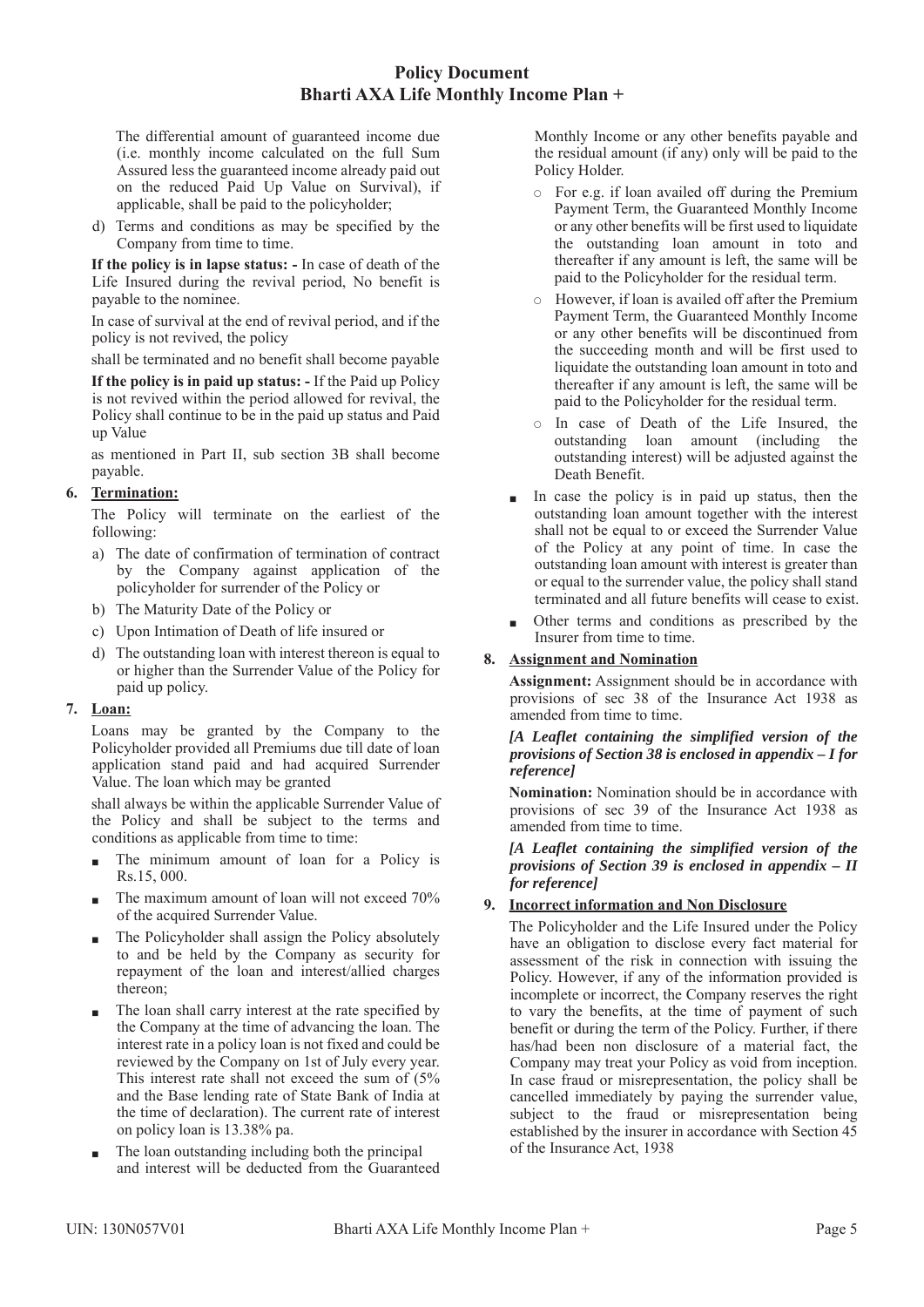### **10. Suicide**

 The Policy shall be void if the Life Insured, whether sane or insane, commits suicide resulting in death directly or indirectly as a result of such suicide within

- a) one year of the Issue Date; or
- b) one year of the date of the latest revival of the Policy. In the above cases, the Company shall make the following payouts:
- in the event of (a) above, pay the Premium paid towards the Policy as on the date of death.
- in the event of (b) above, pay the higher of  $80\%$  of premiums paid till date of death or the Surrender Value as on the date of death.

## **11. Claims**

The Company would require the following primary documents in support of a claim at the stage of claim intimation under the Policy:

**For Surrender/ Maturity Benefit:** the original Policy;

**For Death Benefit:** Original Policy, Death Certificate of the Life Insured and Claimant's Statement and KYC Document of Claimant.

 The Company is entitled to call for additional documents, if in the opinion of the Company such additional documents are warranted to process the claim.

## **12. FreeLook Period**

 If policyholder disagrees with any of the terms and conditions of the Policy, policyholder has the option to return the original Policy along with a letter stating reasons for the objection within 15 days of receipt of the Policy in case of offline Policy and within 30 days of receipt of the Policy in case of Policy sourced through distance marketing (i.e. online sales). The Policy will accordingly be cancelled and the Policyholder will be refunded an amount equal to the Premium paid subject to a deduction of a proportionate risk premium for the period on cover, the expenses incurred by the insurer on medical examination (if any) and stamp duty charges. All rights under this Policy shall stand extinguished immediately on the cancellation of the Policy under the free look option.

## **13. Taxation:**

 The tax benefits, if any, on the Policy would be as per the prevailing provisions of the tax laws in India. If required by the relevant legislations prevailing from time to time, the Company will withhold taxes from the benefits payable under the Policy. The Company reserves the right to recover statutory levies including service tax by way of adjustment of the premiums paid by the policyholder.

## **14. Notices**

 Any notice to be given to the policyholder under the Policy will be issued by post or electronic mail or telephone facsimile transmission to the latest address/es/fax number/email of the policyholder available in the records of the Company.

 Any change in the address of the Policyholder should be informed to the Company so as to ensure timely communication of notices and to the correct address.

 Kindly refer to Part II section 21 of the Bond for intimating about the change in existing details.

### **15. Currency and Place of Payment**

 All payments to or by the Company will be in Indian rupees and shall be in accordance with the prevailing Exchange Control regulations and other relevant laws in force in India.

## **16. Policy alterations /Modifications**

 Only a duly authorized officer of the Company has the power to effect changes on the Policy/Plan at the request of the Policyholder, subject to the rules of the Company and within the regulatory parameters.

## **17. Advance Premium**

 (i) Collection of advance premium shall be allowed within the same financial year for the premium due in that financial year. However, where the premium due in one financial year is being collected in advance in earlier financial year, the same may be collected for a maximum period of three months in advance of the due date of the premium.

 (ii) The premium so collected in advance shall only be adjusted on the due date of the premium.

## **18. Mode of communication**

 The Company and the policyholder may exchange communications pertaining to the Policy either through normal correspondence or through electronic mail and the Company shall be within its right to seek clarifications / to carry out the mandates of the policyholder on merits in accordance with such communications. While accepting requests / mandate from the policyholder through electronic mail, the Company may stipulate such conditions as deemed fit to give effect to and comply with the provisions of Information Technology Act 2000 and/ or such other applicable laws in force from time to time.

## **19. Governing Laws & Jurisdiction**

 The terms and conditions of the Policy document shall be governed by and shall be subject to the laws of India. The parties shall submit themselves to the jurisdiction of the competent court/s of law in India in respect of all matters and disputes which may arise out of in connection with the policy document and / or relating to the Policy.

## **20. Term used and its meaning**

 Any term not otherwise defined in this Policy document shall have the meaning ascribed to it under Policy as defined here in. If a particular term is not defined or otherwise articulated either in the policy document or under the Policy, endeavor shall be to impart the natural meaning to the said term in the context in which it is used.

## **21. Customer Service**

 You can seek clarification or assistance on the Policy from the following: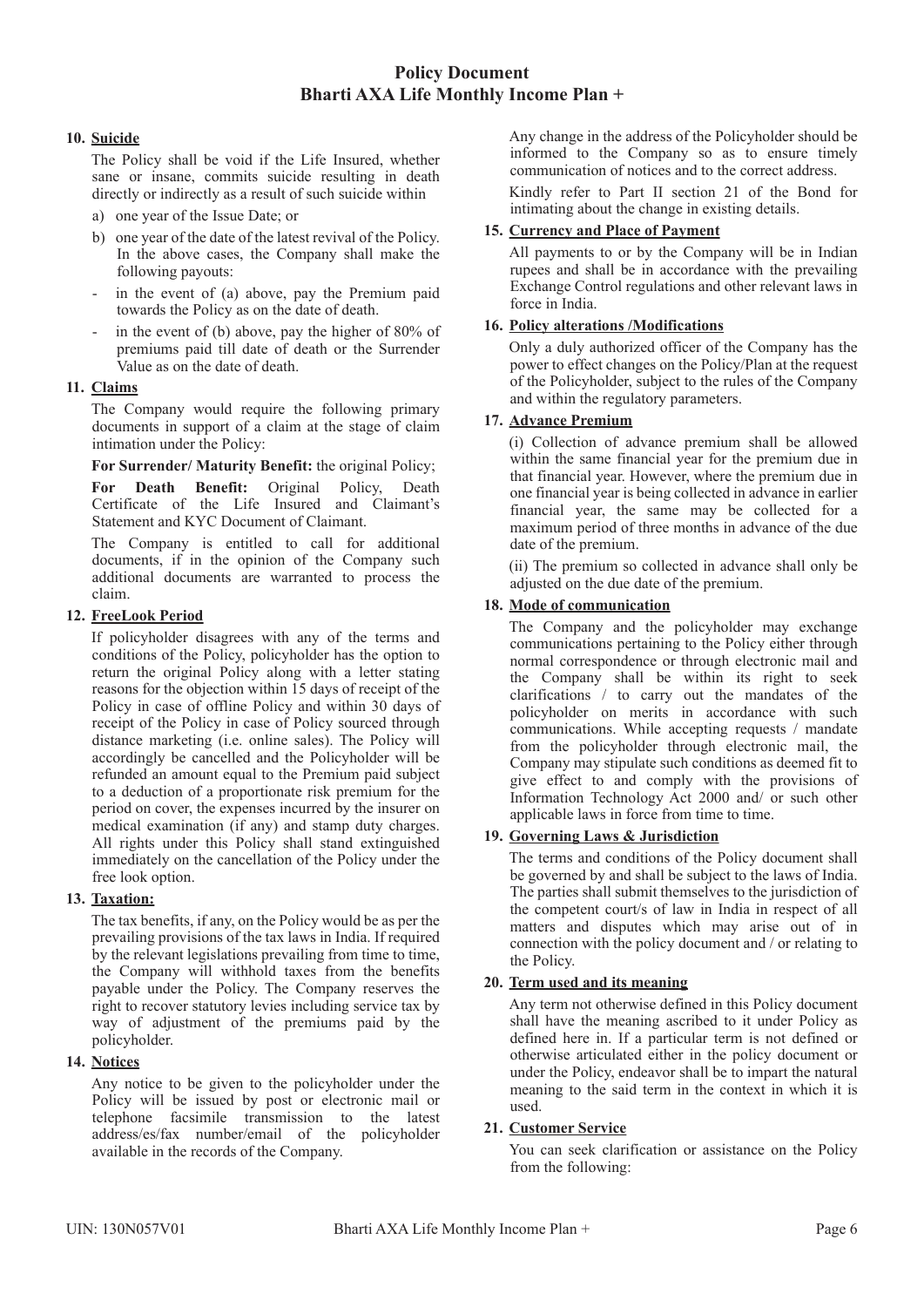- The Agent from whom the Policy was bought
- The Customer Service Representative of The Company at toll free no. 1800 102 4444
- SMS "SERVICE" to 56677
- Email: service@bharti-axalife.com
- Mail to: Customer Service Bharti AXA Life Insurance Company Ltd. Spectrum Towers, 3rd Floor, Malad link road, Malad (west), Mumbai – 400064

### **22. Grievance Redressal Procedure**

#### **Step 1: Inform us about your grievance**

 In case you have any grievance, you may approach our Grievance Redressal Cell at any of the

below-mentioned helplines:

- Lodge your complaint online at www.bharti-axalife.com
- Call us at our toll free no. 1800 102 4444
- Email us at complaints.unit@bharti-axalife.com
- Write to us at:

 Grievance Redressal Cell Bharti AXA Life Insurance Company Ltd. Spectrum Towers, 3rd Floor,

Malad link road, Malad (west),

Mumbai – 400064

Visit our nearest branch and meet our Grievance Officer who will assist you to redress your grievance/ lodge your complaint.

### **Step 2: Tell us if you are not satisfied**

 In case you are not satisfied with the decision of the above office you may contact our Grievance

 Officer within 8 weeks of receipt of the resolution communication at any of the below-mentioned helplines:

Write to our Grievance Officer at:

Bharti AXA Life Insurance Company Ltd.

Spectrum Towers, 3rd Floor,

Malad link road, Malad (west),

- Mumbai 400064
- Email us at head.customerservice@bharti-axalife.com

 You are requested to inform us about your concern (if any) within 8 weeks of receipt of resolution as stated above, failing which it will be construed that the complaint is satisfactorily resolved.

#### **Step 3: If you are not satisfied with the resolution provided by the company**

 In case you are not satisfied with the decision/ resolution of the Company, you may approach the Insurance Ombudsman.

 The complete list of Insurance Ombusdsman is appended below in Appendix I or please visit:

- www.bharti-axalife.com
- www.irdaindia.org/ombudsmenlist

For informative purpose and for your ready reference, the relevant clauses of the Insurance Act,1938 are reproduced below:

#### **Section 41 of the Insurance Act, 1938:**

(1) "No person shall allow or offer to allow, either directly or indirectly, as an inducement to any person to take out or renew or continue an insurance in respect of any kind of risk relating to lives or

property in India, any rebate of the whole or part of the commission payable or any rebate of the premium shown on the policy, nor shall any person taking out or renewing or continuing a policy

accept any rebate, except such rebate as may be allowed in accordance with the published prospectus or tables of the insurer:

**Provided** that acceptance by an insurance agent of commission in connection with a policy of life

insurance taken out by himself on his own life shall not be deemed to be acceptance of a rebate of premium within the meaning of this sub-section if at the time of such acceptance the insurance agent satisfies the prescribed conditions establishing that he is a bona fide insurance agent employed by the insurer.

(2) Any person making default in complying with the provisions of this section shall be liable for a penalty which may extend to ten lakh rupees."

### **Section 45 of Insurance Act, 1938:**

Fraud, Misrepresentation and forfeiture would be dealt with in accordance with provisions of Sec 45 of the Insurance Act 1938 as amended from time to time. *[A Leaflet containing the simplified version of the provisions of Section 45 is enclosed in appendix – IV for reference]*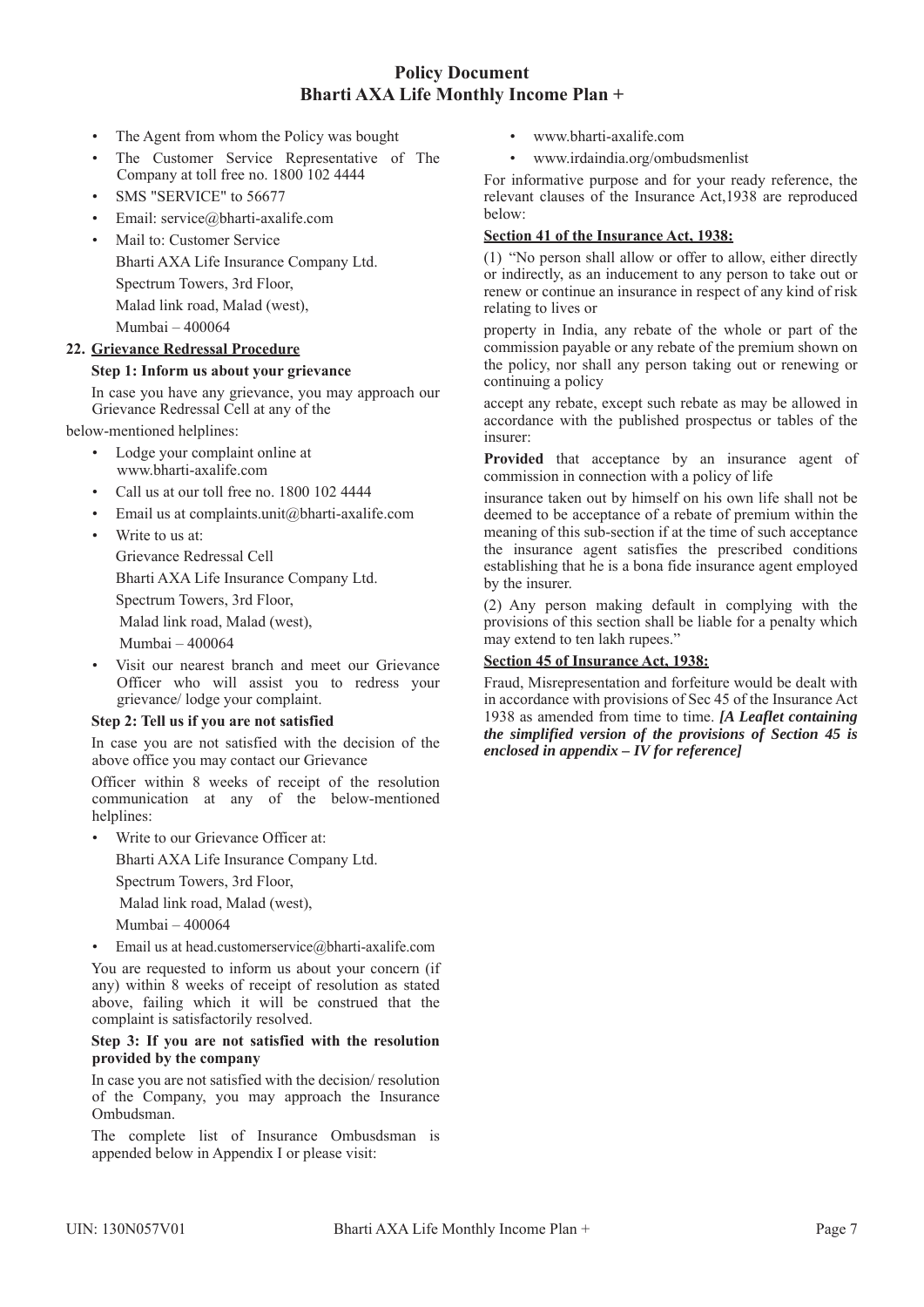#### **List of Ombudsman**

#### **(For the updated list You may refer to IRDA of India website)**

#### **Address & Contact Details of Ombudsmen Centres**

**Office of The Governing Body of Insurance Council (Monitoring Body for Offices of Insurance Ombudsman) 3rd Floor, Jeevan Seva Annexe, Santacruz(West), Mumbai – 400054. Tel no: 26106671/6889. Email id: inscoun@gbic.co.in website: www.gbic.co.in**

If you have a grievance, approach the grievance cell of Insurance Company first. If complaint is not resolved/ not satisfied/not responded for 30 days then You can approach The Office of the Insurance Ombudsman (Bimalokpal)

Please visit our website for details to lodge complaint with Ombudsman.

| Office of the Ombudsman                                                                                                                                                                   | <b>Contact Details</b>                                                                           | Areas of Jurisdiction                                                                       |
|-------------------------------------------------------------------------------------------------------------------------------------------------------------------------------------------|--------------------------------------------------------------------------------------------------|---------------------------------------------------------------------------------------------|
| <b>AHMEDABAD</b><br>Office of the Insurance Ombudsman, Jeevan<br>Prakash Building, 6th floor, Tilak Marg, Relief<br>Road, Ahmedabad - 380 001                                             | Tel.:- 079 - 25501201/02/05/06<br>Fax: 079 - 27546142<br>Email: bimalokpal.ahmedabad@ecoi.co.in  | Gujarat,<br>Dadra & Nagar Haveli,<br>Daman and Diu                                          |
| <b>BENGALURU</b><br>Office of the Insurance Ombudsman,<br>Jeevan Soudha Building, PID No. 57-27-N-19<br>Ground Floor, 19/19, 24th Main Road,<br>JP Nagar, Ist Phase, BENGALURU - 560 078. | Tel.: 080 - 26652048 / 26652049<br>Email: bimalokpal.bengaluru@ecoi.co.in                        | Karnataka                                                                                   |
| <b>BHOPAL</b><br>Office of the Insurance Ombudsman,<br>Janak Vihar Complex, 2nd Floor, 6,<br>Malviya Nagar, Opp. Airtel Office,<br>Near New Market, BHOPAL- 462 003.                      | Tel.: 0755 - 2769201 / 2769202<br>Fax: 0755 - 2769203<br>Email: bimalokpal.bhopal@ecoi.co.in     | Madhya Pradesh<br>Chattisgarh                                                               |
| <b>CHANDIGARH</b><br>Office of the Insurance Ombudsman,<br>S.C.O. No. 101, 102 & 103, 2nd Floor,<br>Batra Building, Sector $17 - D$ ,<br>CHANDIGARH-160 017.                              | Tel.: 0172 - 2706196 / 2706468<br>Fax: 0172 - 2708274<br>Email: bimalokpal.chandigarh@ecoi.co.in | Punjab,<br>Haryana,<br>Himachal Pradesh,<br>Jammu & Kashmir,<br>Chandigarh.                 |
| <b>CHENNAI</b><br>Office of the Insurance Ombudsman,<br>Fatima Akhtar Court, 4th Floor, 453,<br>Anna Salai, Teynampet, CHENNAI-600 018.                                                   | Tel: 044 - 24333668 / 24335284<br>Fax: 044 - 24333664<br>Email: bimalokpal.chennai@ecoi.co.in    | Tamil Nadu,<br>Pondicherry Town and Karaikal<br>(which are part of Pondicherry).            |
| DELHI-<br>Office of the Insurance Ombudsman,<br>2/2 A, Universal Insurance Bldg., Asaf Ali<br>Road, NEW DELHI-110 002.                                                                    | Tel.: 011 - 23239633 / 23237532<br>Fax: 011 - 23230858<br>Email: bimalokpal.delhi@ecoi.co.in     | Delhi                                                                                       |
| <b>GUWAHATI</b><br>Office of the Insurance Ombudsman,<br>Jeevan Nivesh, 5th Floor,<br>Nr. Panbazar over bridge, S.S. Road,<br>GUWAHATI-781 001(ASSAM)                                     | Tel.: 0361 - 2132204 / 2132205<br>Fax: 0361 - 2732937<br>Email: bimalokpal.guwahati@ecoi.co.in   | Assam,<br>Meghalaya,<br>Manipur,<br>Mizoram,<br>Arunachal Pradesh,<br>Nagaland and Tripura. |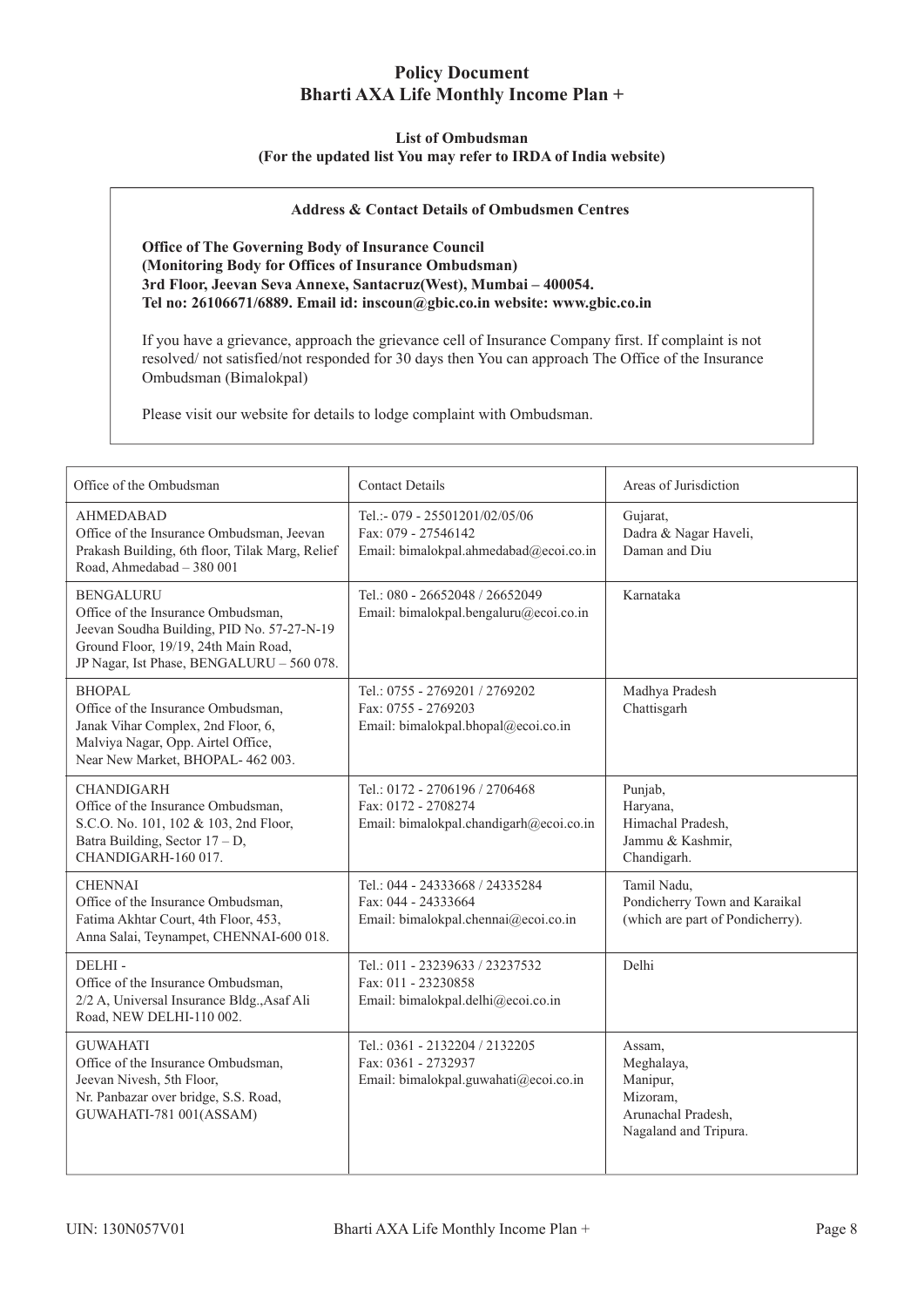| HYDERABAD.<br>Office of the Insurance Ombudsman,<br>6-2-46, 1st floor, "Moin Court", Lane Opp.<br>Saleem Function Palace, A. C. Guards,<br>Lakdi-Ka-Pool, HYDERABAD-500 004. | Tel.: 040 - 65504123 / 23312122<br>Fax: 040 - 23376599<br>Email: bimalokpal.hyderabad@ecoi.co.in | Andhra Pradesh,<br>Telangana,<br>Yanam and<br>part of Territory of Pondicherry.                                                                                                                                                                                                                                                                                                                                                                                                                                     |
|------------------------------------------------------------------------------------------------------------------------------------------------------------------------------|--------------------------------------------------------------------------------------------------|---------------------------------------------------------------------------------------------------------------------------------------------------------------------------------------------------------------------------------------------------------------------------------------------------------------------------------------------------------------------------------------------------------------------------------------------------------------------------------------------------------------------|
| <b>JAIPUR</b><br>Office of the Insurance Ombudsman,<br>Jeevan Nidhi II, Ground Floor,<br>Bhawani Singh Marg, JAIPUR - 302005.                                                | Tel.: 0141 - 2740363<br>Email: bimalokpal.jaipur@ecoi.co.in                                      | Rajasthan                                                                                                                                                                                                                                                                                                                                                                                                                                                                                                           |
| <b>ERNAKULAM</b><br>Office of the Insurance Ombudsman, 2nd Floor,<br>Pulinat Bldg., Opp. Cochin Shipyard, M. G.<br>Road, ERNAKULAM-682 015.                                  | Tel.: 0484 - 2358759 / 2359338<br>Fax: 0484 - 2359336<br>Email: bimalokpal.ernakulam@ecoi.co.in  | Kerala,<br>Lakshadweep,<br>Mahe-a part of Pondicherry                                                                                                                                                                                                                                                                                                                                                                                                                                                               |
| <b>KOLKATA</b><br>Office of the Insurance Ombudsman,<br>Hindustan Building. Annexe, 4th Floor,<br>4, C.R.Avenue, KOLKATA - 700072                                            | Tel.: 033 - 22124339 / 22124340<br>Fax: 033 - 22124341<br>Email: bimalokpal.kolkata@ecoi.co.in   | West Bengal,<br>Sikkim,<br>Andaman & Nicobar Islands.                                                                                                                                                                                                                                                                                                                                                                                                                                                               |
| <b>LUCKNOW</b><br>Office of the Insurance Ombudsman,<br>6th Floor, Jeevan Bhawan, Phase-II,<br>Nawal Kishore Road, Hazratganj,<br>LUCKNOW-226 001.                           | Tel.: 0522 - 2231330 / 2231331<br>Fax: 0522 - 2231310<br>Email: bimalokpal.lucknow@ecoi.co.in    | Districts of Uttar Pradesh:<br>Laitpur, Jhansi, Mahoba, Hamirpur,<br>Banda, Chitrakoot, Allahabad,<br>Mirzapur, Sonbhabdra, Fatehpur,<br>Pratapgarh, Jaunpur, Varanasi,<br>Gazipur, Jalaun, Kanpur, Lucknow,<br>Unnao, Sitapur, Lakhimpur, Bahraich,<br>Barabanki, Raebareli, Sravasti,<br>Gonda, Faizabad, Amethi,<br>Kaushambi, Balrampur, Basti,<br>Ambedkarnagar, Sultanpur,<br>Maharajgang, Santkabirnagar,<br>Azamgarh, Kushinagar, Gorkhpur,<br>Deoria, Mau, Ghazipur, Chandauli,<br>Ballia, Sidharathnagar. |
| <b>MUMBAI</b><br>Office of the Insurance Ombudsman,<br>3rd Floor, Jeevan Seva Annexe, S.V. Road,<br>Santacruz (W), MUMBAI-400 054.                                           | Tel.: 022 - 26106552 / 26106960<br>Fax: 022 - 26106052<br>Email: bimalokpal.mumbai@ecoi.co.in    | Goa.<br>Mumbai Metropolitan Region<br>excluding Navi Mumbai & Thane.                                                                                                                                                                                                                                                                                                                                                                                                                                                |
| <b>NOIDA</b><br>Office of the Insurance Ombudsman,<br>Bhagwan Sahai Palace, 4th Floor,<br>Main Road, Naya Bans, Sector-15, Distt.<br>Gautam Buddh Nagar U.P - 201301.        | Tel.: 0120-2514250 / 2514252 / 2514253<br>Email: bimalokpal.noida@ecoi.co.in                     | State of Uttaranchal and the following<br>Districts of Uttar Pradesh:<br>Agra, Aligarh, Bagpat, Bareilly,<br>Bijnor, Budaun, Bulandshehar, Etah,<br>Kanooj, Mainpuri, Mathura, Meerut,<br>Moradabad, Muzaffarnagar, Oraiyya,<br>Pilibhit, Etawah, Farrukhabad,<br>Firozbad, Gautambodhanagar,<br>Ghaziabad, Hardoi, Shahjahanpur,<br>Hapur, Shamli, Rampur, Kashganj,<br>Sambhal, Amroha, Hathras,<br>Kanshiramnagar, Saharanpur.                                                                                   |
| <b>PUNE</b><br>Office of the Insurance Ombudsman,<br>Jeevan Darshan Bldg., 3rd Floor, C. T.S No.s<br>195 to 198, N.C. Kelkar Road, Narayan Peth,<br>$PUNE - 411030.$         | Tel.: 020-41312555<br>Email: bimalokpal.pune@ecoi.co.in                                          | Maharashtra,<br>Area of Navi Mumbai and Thane<br>excluding Mumbai Metropolitan<br>Region.                                                                                                                                                                                                                                                                                                                                                                                                                           |
| <b>PATNA</b><br>Office of the Insurance Ombudsman, 1st Floor,<br>Kalpana Arcade Building, Bazar Samiti Road,<br>Bahadurpur, PATNA - 800006.                                  | Tel.: 0612-2680952<br>Email id: bimalokpal.patna@ecoi.co.in.                                     | Bihar, Jharkhand.                                                                                                                                                                                                                                                                                                                                                                                                                                                                                                   |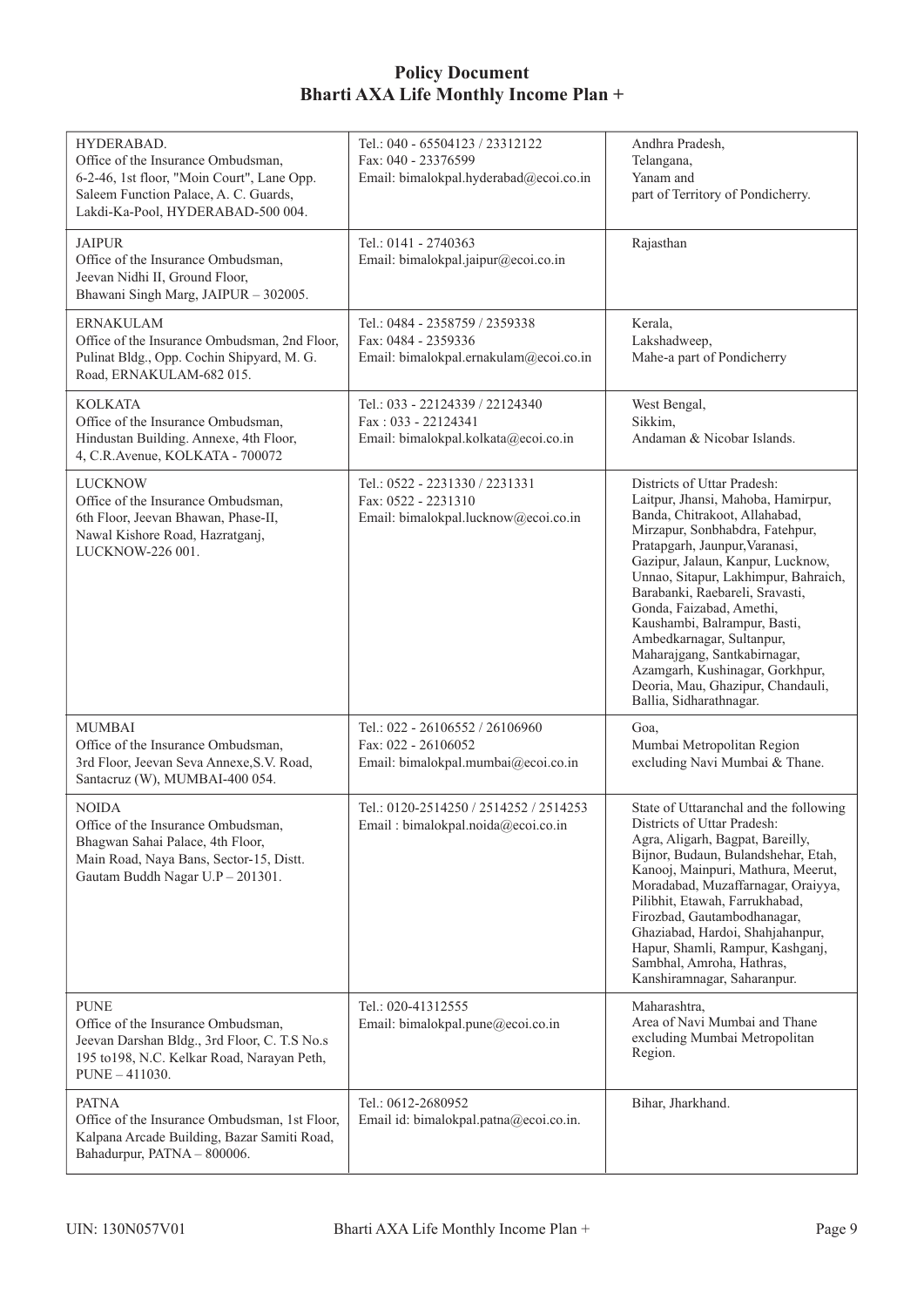### **BEWARE OF SPURIOUS PHONE CALLS AND FICTITIOUS/FRAUDULENT OFFERS**

IRDA of India clarifies to public that

- **IRDA of India or its officials do not involve in activities like sale of any kind of insurance or financial products nor invest premiums**
- **IRDA of India does not announce bonus.**
- **Public receiving such phone calls are requested to lodge a police complaint along with the details of the phone call, number.**

#### **Appendix I: Section 38 - Assignment and Transfer of Insurance Policies**

Assignment or transfer of a Policy should be in accordance with Section 38 of the Insurance Act, 1938 as amended from time to time. The extant provisions in this regard are as follows:

- 01. This Policy may be transferred/assigned, wholly or in part, with or without consideration.
- 02. An Assignment may be effected in a Policy by an endorsement upon the Policy itself or by a separate instrument under notice to the Insurer.
- 03. The instrument of assignment should indicate the fact of transfer or assignment and the reasons for the assignment or transfer, antecedents of the assignee and terms on which assignment is made.
- 04. The assignment must be signed by the transferor or assignor or duly authorized agent and attested by at least one witness.
- 05. The transfer of assignment shall not be operative as against an insurer until a notice in writing of the transfer or assignment and either the said endorsement or instrument itself or copy there of certified to be correct by both transferor and transferee or their duly authorized agents have been delivered to the insurer.
- 06. Fee to be paid for assignment or transfer can be specified by the Authority through Regulations.
- 07. On receipt of notice with fee, the insurer should Grant a written acknowledgement of receipt of notice. Such notice shall be conclusive evidence against the insurer of duly receiving the notice.
- 08. If the insurer maintains one or more places of business, such notices shall be delivered only at the place where the Policy is being serviced.
- 09. The insurer may accept or decline to act upon any transfer or assignment or endorsement, if it has sufficient reasons to believe that it is
	- a. not bonafide or
	- b. not in the interest of the Policyholder or
	- c. not in public interest or
	- d. is for the purpose of trading of the insurance Policy.
- 10. Before refusing to act upon endorsement, the Insurer should record the reasons in writing and communicate the same in writing to Policyholder within 30 days from the date of Policyholder giving a notice of transfer or assignment.
- 11. In case of refusal to act upon the endorsement by the

Insurer, any person aggrieved by the refusal may prefer a claim to IRDAI within 30 days of receipt of the refusal letter from the Insurer.

- 12. The priority of claims of persons interested in an insurance Policy would depend on the date on which the notices of assignment or transfer is delivered to the insurer; where there are more than one instruments of transfer or assignment, the priority will depend on dates of delivery of such notices. Any dispute in this regard as to priority should be referred to Authority.
- 13. Every assignment or transfer shall be deemed to be absolute assignment or transfer and the assignee or transferee shall be deemed to be absolute assignee or transferee, except
	- a. where assignment or transfer is subject to terms and conditions of transfer or assignment OR
	- b. where the transfer or assignment is made upon condition that
		- i. the proceeds under the Policy shall become payable to Policyholder or nominee(s) in the event of assignee or transferee dying before the insured OR
		- ii. the insured surviving the term of the Policy Such conditional assignee will not be entitled to obtain a loan on Policy or surrender the Policy. This provision will prevail notwithstanding any law or custom having force of law which is contrary to the above position.
- 14. In other cases, the insurer shall, subject to terms and conditions of assignment, recognize the transferee or assigne named in the notice as the absolute transferee or assignee and such person
	- a. shall be subject to all liabilities and equities to which the transferor or assignor was subject to at the date of transfer or assignment and
	- b. may institute any proceedings in relation to the Policy
	- c. obtain loan under the Policy or surrender the Policy without obtaining the consent of the transferor or assignor or making him a party to the proceedings
- 15. Any rights and remedies of an assignee or transferee of a life insurance Policy under an assignment or transfer effected before commencement of the Insurance Laws (Amendment), 2014 shall not be affected by this section.

*[Disclaimer: This is not a comprehensive list of amendments of Insurance Laws (Amendment), 2014 and only a simplified version prepared for general information. Policy Holders are advised to refer to Original Insurance Law (Amendment), 2014. ]*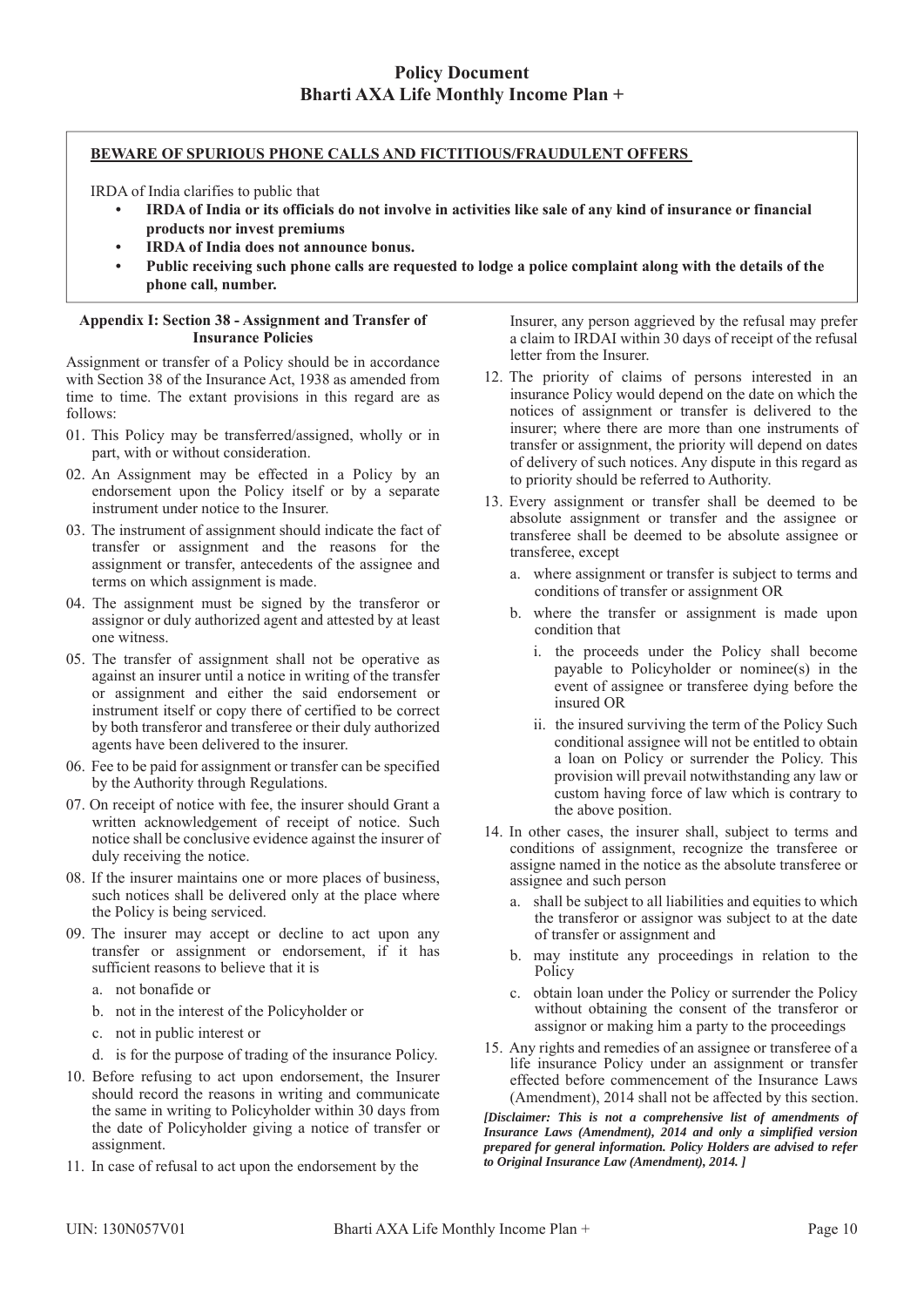#### **Appendix II: Section 39 - Nomination by Policyholder**

Nomination of a life insurance Policy is as below in accordance with Section 39 of the Insurance Act, 1938 as amended from time to time. The extant provisions in this regard are as follows:

- 01. The Policyholder of a life insurance on his own life may nominate a person or persons to whom money secured by the Policy shall be paid in the event of his death.
- 02. Where the nominee is a minor, the Policyholder may appoint any person to receive the money secured by the Policy in the event of Policyholder's death during the minority of the nominee. The manner of appointment to be laid down by the insurer.
- 03. Nomination can be made at any time before the maturity of the Policy.
- 04. Nomination may be incorporated in the text of the Policy itself or may be endorsed on the Policy communicated to the insurer and can be registered by the insurer in the records relating to the Policy.
- 05. Nomination can be cancelled or changed at any time before Policy matures, by an endorsement or a further endorsement or a will as the case may be.
- 06. A notice in writing of Change or Cancellation of nomination must be delivered to the insurer for the insurer to be liable to such nominee. Otherwise, insurer will not be liable if a bonafide payment is made to the person named in the text of the Policy or in the registered records of the insurer.
- 07. Fee to be paid to the insurer for registering change or cancellation of a nomination can be specified by the Authority through Regulations.
- 08. On receipt of notice with fee, the insurer should grant a written acknowledgement to the Policyholder of having registered a nomination or cancellation or change thereof.
- 09. A transfer or assignment made in accordance with Section 38 shall automatically cancel the nomination except in case of assignment to the insurer or other transferee or assignee for purpose of loan or against security or its reassignment after repayment. In such case, the nomination will not get cancelled to the extent of insurer's or transferee's or assignee's interest in the Policy. The nomination will get revived on repayment of the loan.
- 10. The right of any creditor to be paid out of the proceeds of any Policy of life insurance shall not be affected by the nomination.
- 11. In case of nomination by Policyholder whose life is insured, if the nominees die before the Policyholder, the proceeds are payable to Policyholder or his heirs or legal representatives or holder of succession certificate.
- 12. In case nominee(s) survive the person whose life is insured, the amount secured by the Policy shall be paid to such survivor(s).
- 13. Where the Policyholder whose life is insured nominates his
- a. parents or
- b. spouse or
- c. children or
- d. spouse and children
- e. or any of them

 the nominees are beneficially entitled to the amount payable by the insurer to the Policyholder unless it is proved that Policyholder could not have conferred such beneficial title on the nominee having regard to the nature of his title.

- 14. If nominee(s) die after the Policyholder but before his share of the amount secured under the Policy is paid, the share of the expired nominee(s) shall be payable to the heirs or legal representative of the nominee or holder of succession certificate of such nominee(s).
- 15. The provisions of sub-section 7 and 8 (13 and 14 above) shall apply to all life insurance policies maturing for payment after the commencement of Insurance Laws (Amendment), 2014 (i.e 26.12.2014).
- 16. If Policyholder dies after maturity but the proceeds and benefit of the Policy has not been paid to him because of his death, his nominee(s) shall be entitled to the proceeds and benefit of the Policy.
- 17. The provisions of Section 39 are not applicable to any life insurance Policy to which Section 6 of Married Women's Property Act, 1874 applies or has at any time applied except where before or after Insurance Laws (Amendment) 2014, a nomination is made in favor of spouse or children or spouse and children whether or not on the face of the Policy it is mentioned that it is made under Section 39. Where nomination is intended to be made to spouse or children or spouse and children under Section 6 of MWP Act, it should be specifically mentioned on the Policy. In such a case only, the provisions of Section 39 will not apply.

#### *[Disclaimer: This is not a comprehensive list of amendments of Insurance Laws (Amendment),2014 and only a simplified version prepared for general information. Policy Holders are advised to refer to Original Insurance Law (Amendment), 2014.]*

#### **Appendix III: Section 45 – Policy shall not be called in question on the ground of mis-statement after three years**

Provisions regarding Policy not being called into question in terms of Section 45 of the Insurance Act, 1938, as amended from time to time.

- 01. No Policy of Life Insurance shall be called in question on any ground whatsoever after expiry of 3 yrs from
	- a. the date of issuance of Policy or
	- b. the date of commencement of risk or
	- c. the date of revival of Policy or
	- d. the date of rider to the Policy
	- whichever is later.